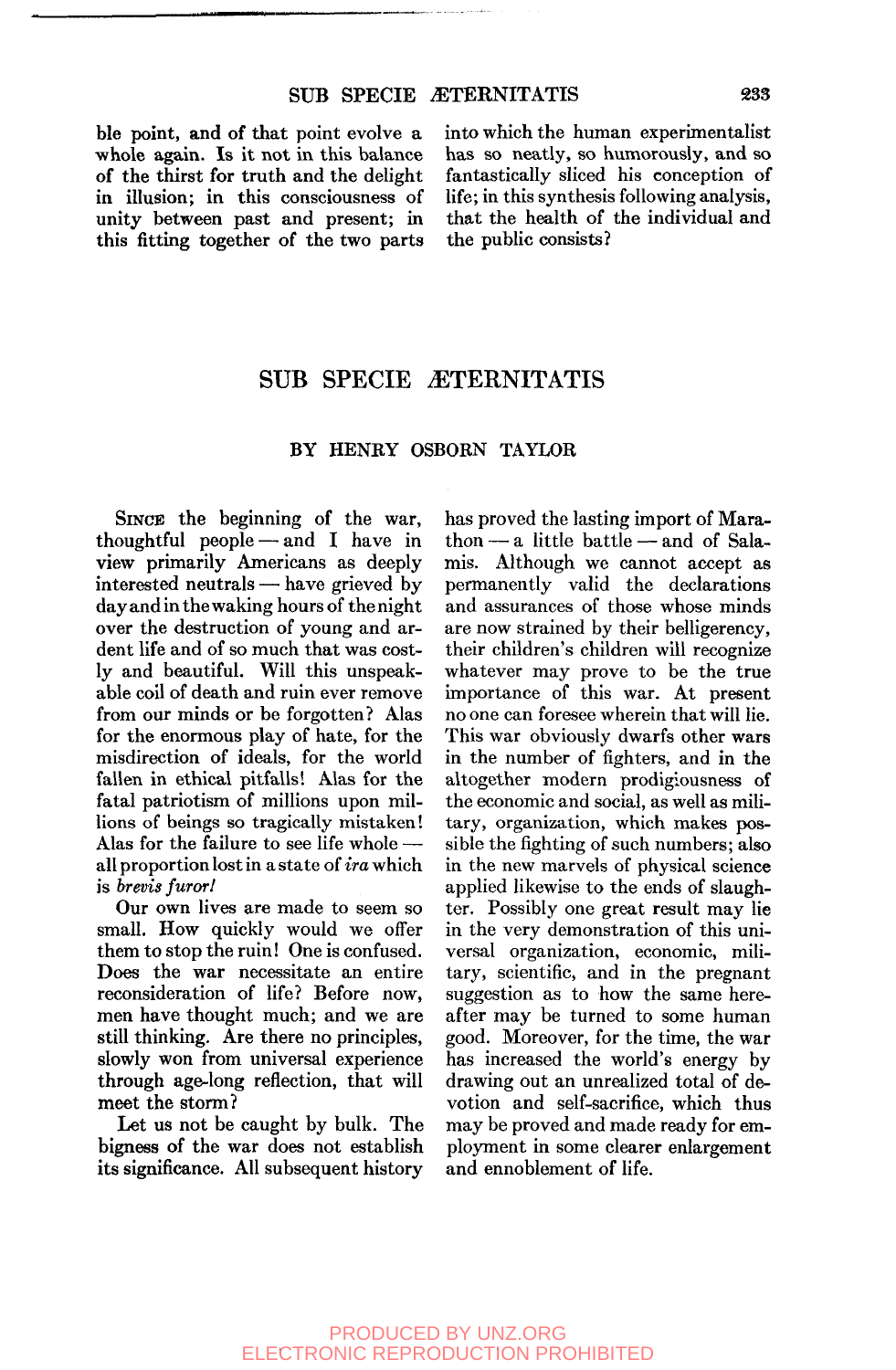Therein lies the test. Is this war (seemingly a huge stupidity) adding to the fundamentals of life, as eminent individuals have done: scientific inventors who have facilitated physical comfort and convenience, or the far greater men who have increased the spiritual wealth of mankind? Is this world-war to have as deep an effect as Buddha, as Plato, as Jesus? One does not measure the significance of men by tons or acres, nor that of events by the noise of the concussion. The fine thought may have more lasting import than the death of ten thousand men in battle.

As for ourselves, thoughtful people who do not cease to grieve while doing what we may to relieve some infinitesimal part of the sufferings of those to whom our hearts are knit, perhaps we are entitled to some private peace of mind, which is not to be gained by turning our thoughts from the stupendous calamity. We are swung between unappeasable grief and the vague hopes which we are forced to visualize, so as not to despair. Consolation lies in the apparent fact that our grief has to do largely with temporal conditions, while our hopes seek to establish themselves in eternal validities. For any stable calm, the great calamity must be viewed unflinchingly. One must also look around, above, and beneath it. We must frame the conflict in larger universals, which shall span its struggling contraries and even render audible the transcendent harmony issuing from these warring opposites.

One needs faith for this final intellectual peace of contemplation; faith in the laws of life working through the tumult; faith not to worry lest the outcome shall not be just. Let no one think that he could arrange the outcome more wisely than it will adjust itself. If life is not always obviously just in its awards, it is wise beyond the imaginings of men. For it regards and makes account of the infinite web of forces which escape us; it utilizes them all, and through this measureless interrelated means, moves on along its allconsidering progress.

Justice is but a part. Long ago Plato taught those who would learn, that the unjust man does not benefit by his injustice, but will be injured by it as by disease; will be made worse, he himself. Here still is truth. But if the mind will span the present crisis, broader, more universal thoughts are called for, in which justice shall join with its apparently evil opposite, and the two move on in some high harmony.

Consider God, or the Sum of Power making for the coherence of the Universe, and incidentally for the checkered progress marking the record of the world we live in. The life-giving, renewing, plastic Power, or the omnipotent God, if God it be, is the God or Power of that which apparently is baneful, as well as of that which is more apparently benign: God or Power of the earthquake and the typhus-germ, and of all red-fanged nature. He or It is God or Power of the grasping, destroying, bloody ways of men, as well as of their beneficent purposes. History, both in the large and in the small, as well as we can read it, shows might triumphant, outwardly if not inwardly; lustful, grasping, destructive, *arriving* might — the might which arrives. Again and again the industry and freedom of small innocent groups have been crushed by superior force. Power in action is apt to destroy. Much of mankind's apparent progress has come independently of moral purpose, has arisen from selfish strife, and even from the triumph of the unjust cause, as it would seem.

The merely moral is not the only good! Righteousness is not the only virtue! Love is not all, justice is not all, charity, patience, humility, these

### **tl\*«l>M\*f ^» iw«»M«w**  PRODUCED BY UNZ.ORG ELECTRONIC REPRODUCTION PROHIBITED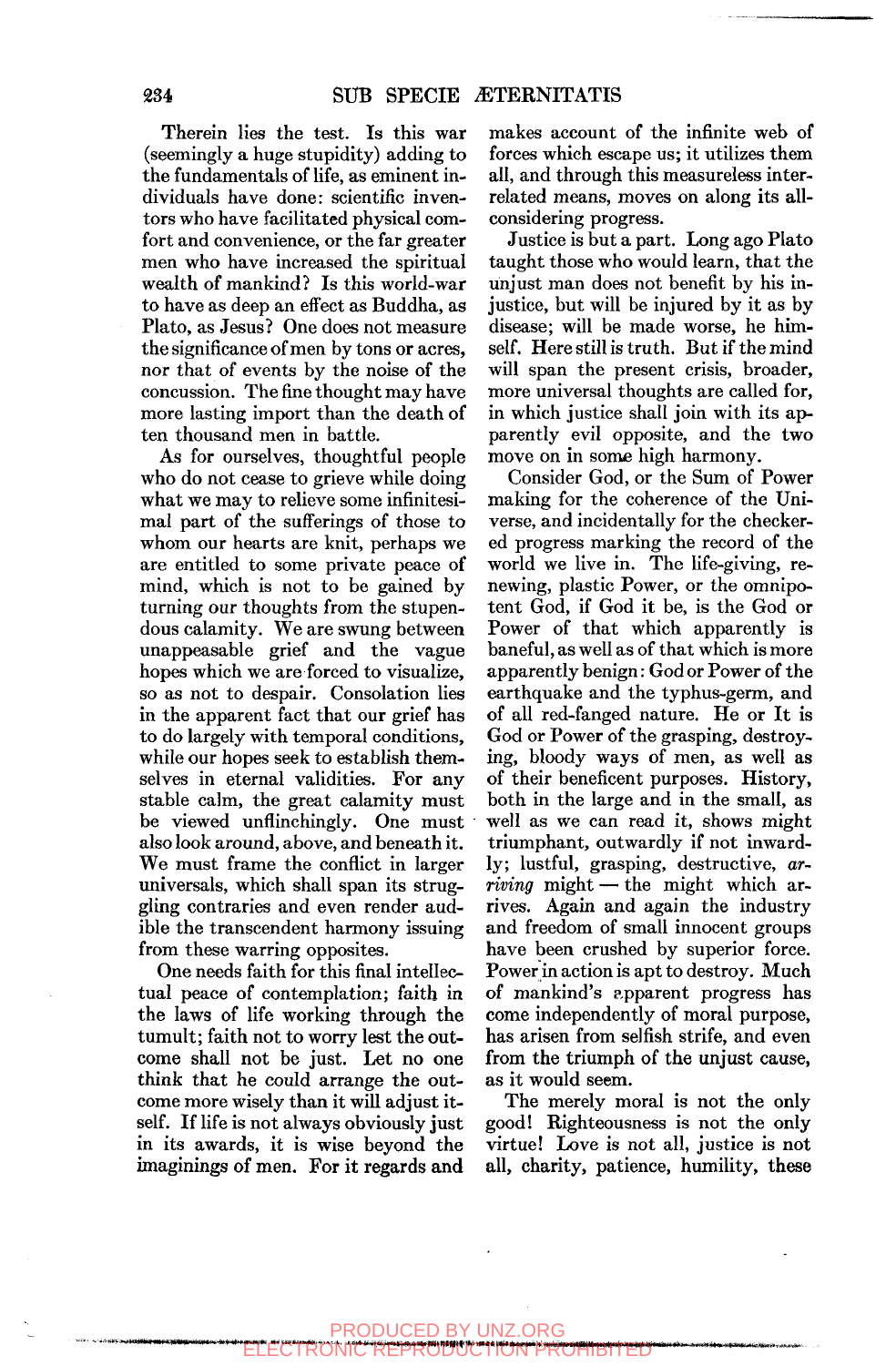are not all. It may be that in some future consummation  $-\text{in the Kingdom}$ of Heaven if one will — there is place for the fruits of wickedness, sobeit that they were begotten of power. Indeed, he who has lived out his threescore years has discovered in his own progressing selfhood, that-life's whole does not lie in gladness or in sorrow only, or in duty only, or in reaching or renouncing the heart's desire, or in accomplishing the beheld achievement of the mind; but perhaps in all of these, and in much besides that seemed unrelated to any good, but rather connected with palpable lapses.

Out of apparent evil, as well as out of good, life constantly advances. The horror of this world-war need not affect our faith in the purposes of God working good out of apparent evil; or, if one will, our faith in the triumphant vitality of nature and of man. There is no reason why we should not still hold fast to God, or to the eternal life-giving and restoring Power, being assured that not merely physical renewal, but some spiritual regeneration shall emerge from this cataclysm. Specifically we may still believe that the elements of culture which are not dead, but living, will renew themselves. Enough has occurred already to raise such hope to a conviction, that the suffering, fighting lands shall be benefited and renewed, each according to its need. Perhaps, in them, war will purge patriotism of its grosser parts. The danger is rather for prosperous neutral countries, lest they gain nothing where they have made no sacrifice. Yet the war may purge some of their citizens of small selfishness, and help a few to the knowledge which is understanding, which is sympathy, which is love: *chi più cognosce più ama.* 

Besides the calm which comes through thought, peace may drop on the heart unexpectedly, as if straight from God's mercy. Many months ago, the fall of Antwerp was to me as the death of Bathsheba's child. I rose and returned to peace and work, after that great grief. The Greeks recognized a like peace flowing from the tragic catharsis.

Thus in two ways, which often seem to join, the way of thought and the sudden lift of feeling, one gains peace. 'For we know that to them who love God, all things work together for good.' Well for those who may know and feel this! For them, hate cannot triumph, nor the power of love be thwarted. But all of us can pass out beyond anxiety, through consideration of the everlasting stars and the eternal ways of the Universe which holds us all. The tragedy of our own generation may be seen set in the cycle of universal law, cause and effect, unending, infinite. What shall shatter the refuge of such consideration?

And as for concrete intruding disquietudes and sorrows, — I do not refer to closer personal anguish, — why not cry as Joinville to his knights beset by Moslem: 'Let us whoop after this *canaille,* and sometime we shall be glad, telling of it in our ladies' chambers'? Or say with Æneas speaking in the storm to his companions, 'Forsan et haec olim meminisse juvabit' ?